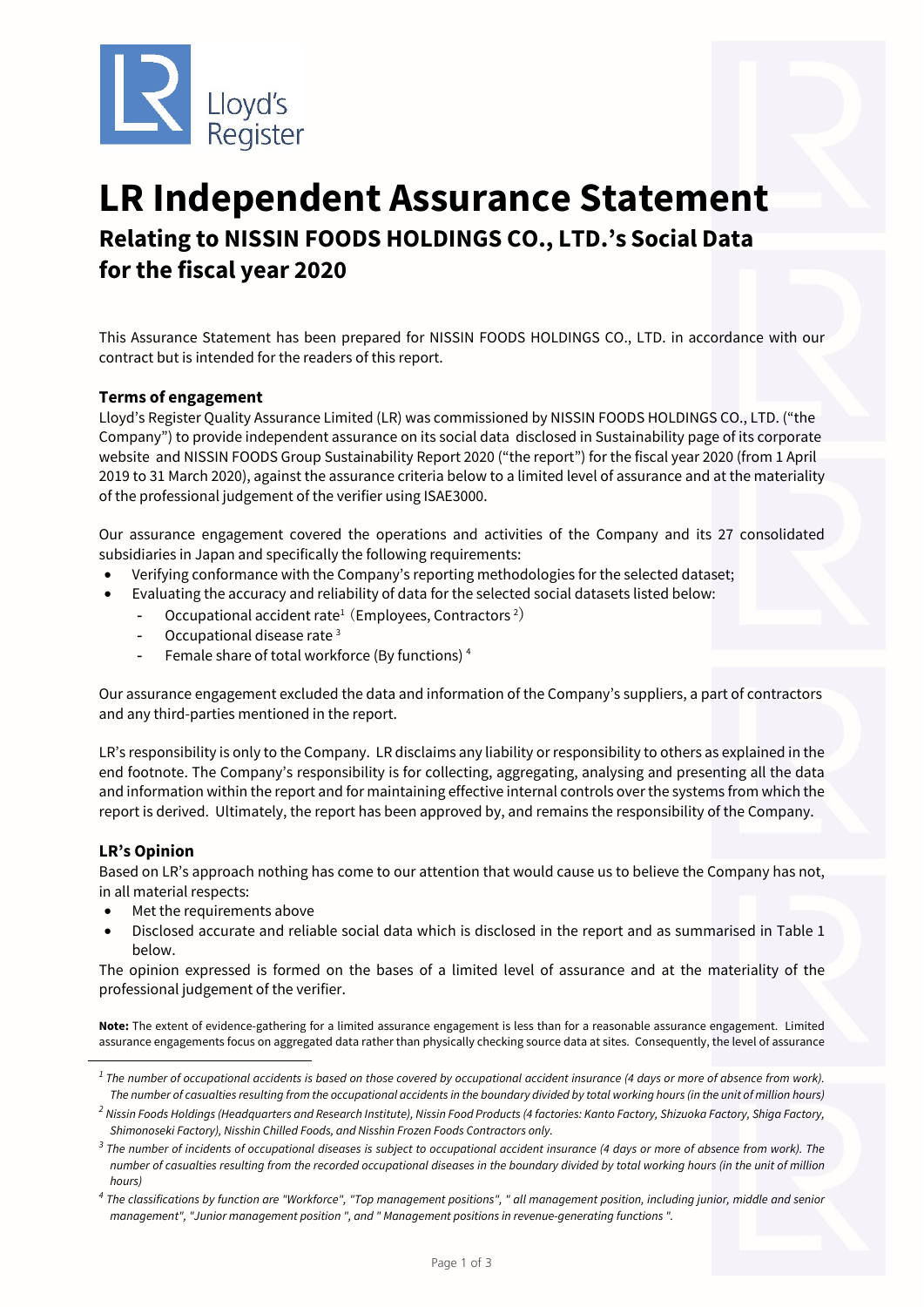

obtained in a limited assurance engagement is substantially lower than the assurance that would have been obtained had a reasonable assurance engagement been performed.

## **LR's approach**

LR's assurance engagements are carried out in accordance with ISAE3000. The following tasks though were undertaken as part of the evidence gathering process for this assurance engagement:

- Auditing the Company's data management systems to confirm that there were no significant errors, omissions or misstatements in the report. We did this by reviewing the effectiveness of data handling procedures, instructions and systems, including those for internal verification.
- Implementing a "No Visitor" Policy due to the global infection spread of COVID-19, interviewing and verification were conducted remotely via Microsoft Teams.
- Sampling datasets and traced activity data back to aggregated levels; and
- Verifying the historical data and records associated with occupational accident rate, occupational disease rate, and female share of total workforce for the fiscal year 2020.

#### **Observations**

The Company should continue improving the reporting and control systems to further demonstrate the effective management of the social data.

#### **LR's standards, competence and independence**

LR implements and maintains a comprehensive management system that meets accreditation requirements for ISO/IEC 17021-1 *Conformity assessment – Requirements for bodies providing audit and certification of management systems – Part1: Requirements* that are at least as demanding as the requirements of the International Standard on Quality Control 1 and comply with the *Code of Ethics for Professional Accountants* issued by the International Ethics Standards Board for Accountants.

LR ensures the selection of appropriately qualified individuals based on their qualifications, training and experience. The outcome of all verification and certification assessments is then internally reviewed by senior management to ensure that the approach applied is rigorous and transparent.

This verification is the only work undertaken by LR for the Company and as such does not compromise our independence or impartiality.

 $\sqrt{$ e/20. 4.

Saeko Shimizu LR Lead Verifier On behalf of Lloyd's Register Quality Assurance Limited Queen's Tower A, 10th Floor, 2-3-1, Minatomirai, Nishi-ku, Yokohama 220-6010, Japan

LR reference: YKA00000666

Signed Dated: 19 March 2021